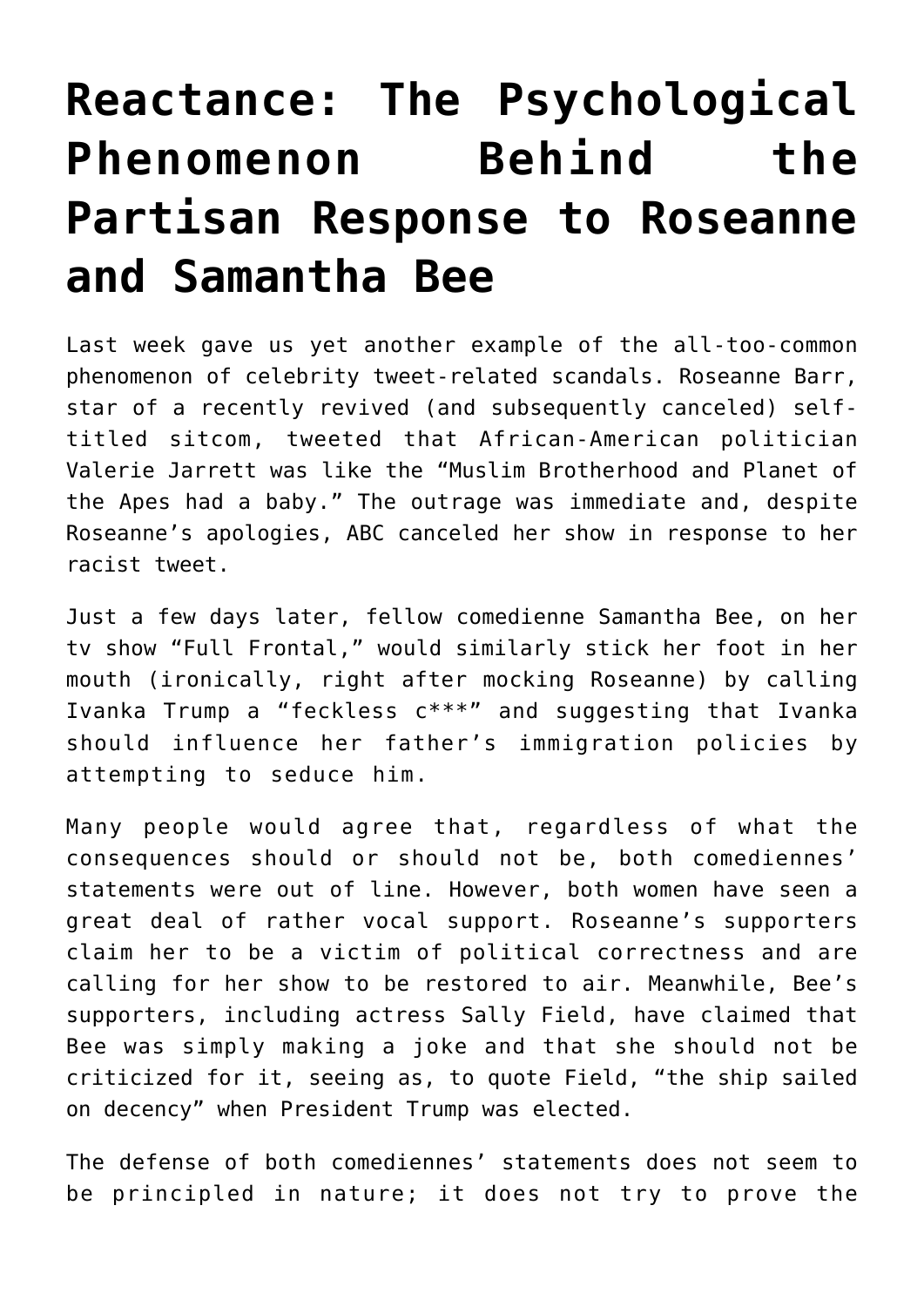objective morality or rightness of the statements themselves. Rather, it is based almost entirely in partisan politics and "whataboutism," and serves as an example of the psychological phenomenon of *reactance*.

### **Psychological Reactance**

Anyone who has raised (or in my case, been) a certain kind of child is familiar with reactance, though perhaps not by that name. Reactance is the motivation to re-assert freedom, if we feel it is being threatened, by doing precisely the opposite of what we are told to do. Though often thought a childhood phenomenon, it is also prevalent in adult behavior, especially in today's political atmosphere. The political stances and behavior of both major parties have become less about their own principles and more about opposing or "triggering" their opposition.

This is the primary danger of reactance; it is devoid of positive principle, and is, as the name would suggest, entirely reactionary. It is not about an *actual* threat to our freedom so much as it is about *who* is doing the threatening. When confronting subjects with the exact same threat, researchers [found](http://www.communicationcache.com/uploads/1/0/8/8/10887248/deflecting_reactance-_the_role_of_similarity_in_increasing_compliance_and_reducing_resistance.pdf) that their participants only demonstrated reactance when the threat came from someone they perceived as an "other." If it came from someone they perceived as similar, subjects didn't even consider it a threat. This is precisely the same sort of behavior shown with Roseanne and Samantha Bee; if they're one of "ours," it's "just a joke," but if it's one of "theirs," it's offensive and ought to be punished.

#### **Reactance vs. Autonomy**

Not all resistance to authority is reactance. Psychology identifies a contrasting form of resistance called *autonomy*, which is more thoughtful, rational, and independent. Autonomy has been explicitly [identified](https://selfdeterminationtheory.org/SDT/documents/2009_PaveySparks_MOEM.pdf) with self-governance and is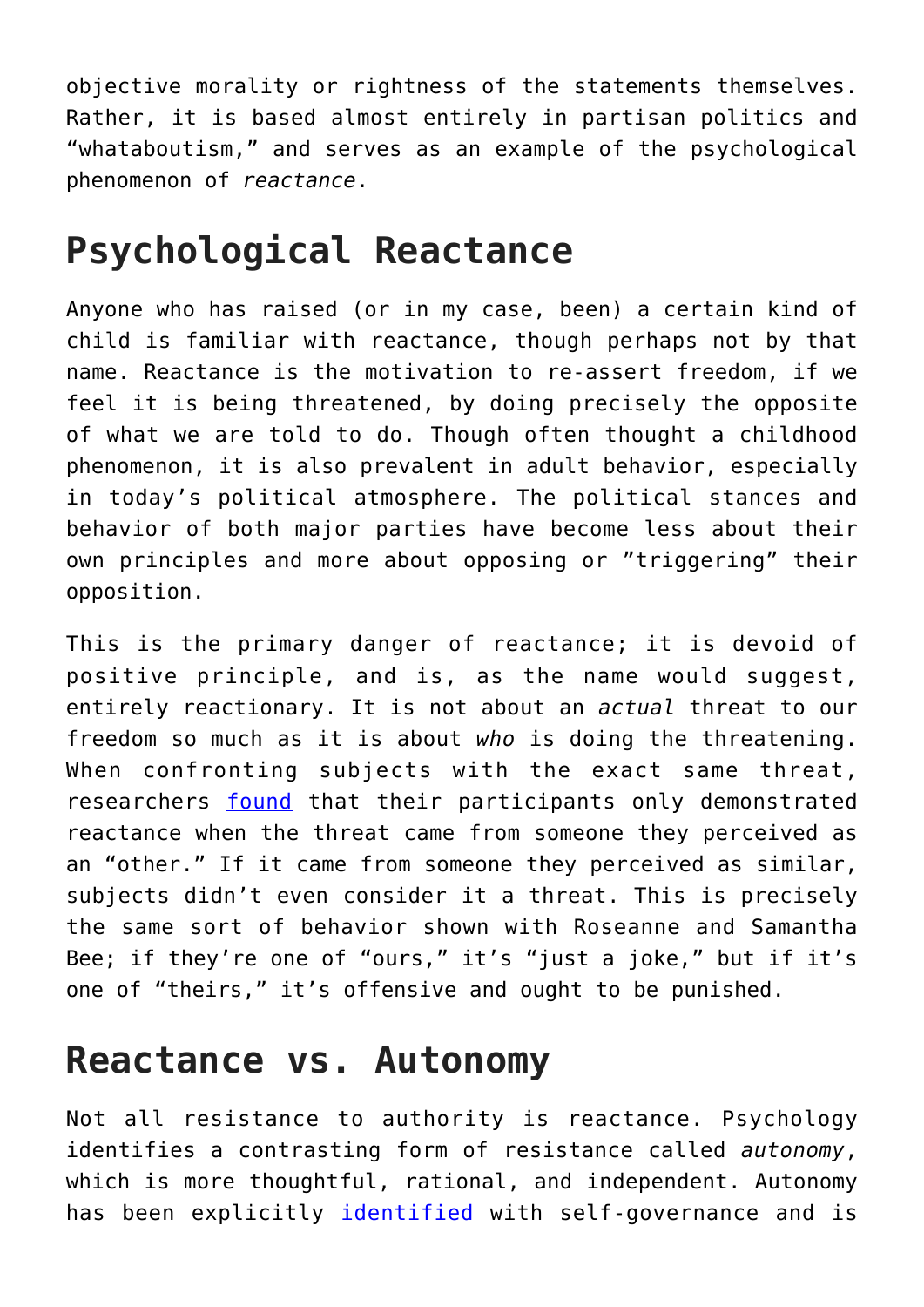defined by careful reflection, consideration of options, and examination of personal beliefs, experience, and values when choosing whether to resist or not.

Unsurprisingly, reactance and autonomy are fundamentally separate and opposed processes with differential implications for decision-making. Simply reacting to other people is not going to produce positive outcomes because it doesn't allow us to consider the implications of our actions. Research supports this, [showing](http://www.communicationcache.com/uploads/1/0/8/8/10887248/reactance_compliance_and_anticipated_regret.pdf) that consideration of negative outcomes is enough to decrease reactance.

However, what is even more dangerous about reactance is that it is incompatible with any sort of principle-driven or, I would argue, positive behavior. You cannot create or sustain something simply by opposing something else any more than you can define something simply by saying what it isn't. Reactance makes us entirely focused on other people rather than allowing us to be introspective and act according to our own internal principle. This kind of rhetoric is damaging—not only to the reputation and image of those who use it, but to their underlying ideology—and is clearly evident in the Roseanne Barr/Samantha Bee affair.

#### **Roseanne and Reactance**

Neither Roseanne's nor Bee's defenders have brought up any sort of moral or principled defense of either comedienne. Instead, the defense has been entirely reactant, either in the form of "whataboutism" (well, what about the jokes *they* make?) or even by denying the implied offensiveness, such as those who claim that Bee's use of the "c-word" is somehow a form of feminist self-assertion or that Roseanne is simply being "politically incorrect."

When Monique Judge called Ben Carson a "monkey of the porch variety," many of the same people defending Roseanne were (justifiably) apoplectic due to the phrase's racist overtones.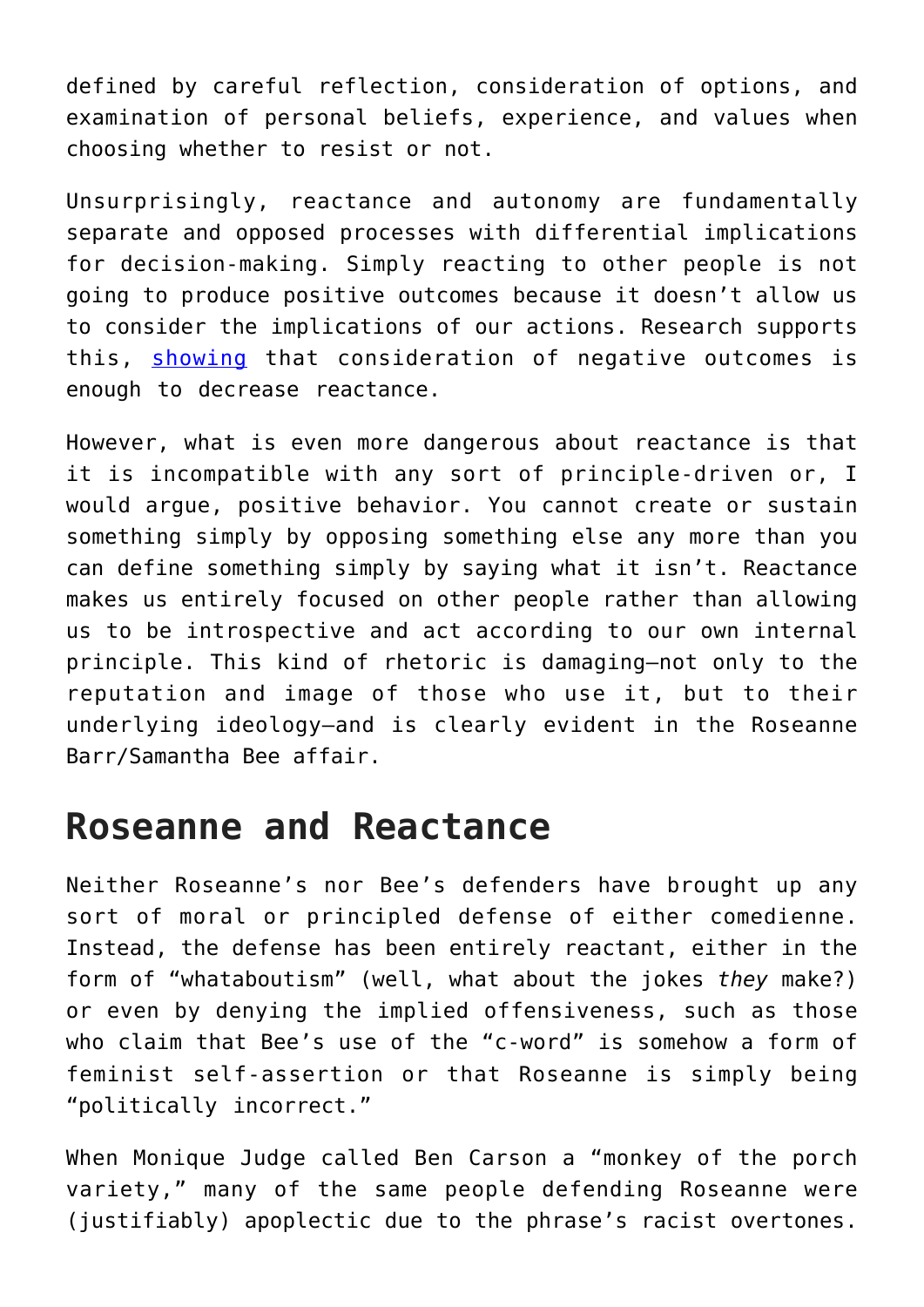However, if Judge was being racist, why should Roseanne get a pass? Perhaps because she's one of "ours" rather than one of "theirs"? The same reactance seems to be at work in those who claim Samantha Bee's use of the c-word or her encouraging Ivanka towards incest is somehow acceptable. When much milder (and yet still inappropriate) jokes were made about the Obamas, such people were outraged. Again, this would indicate that this debate is less about principle than it is about reactance.

## **Reactance Across the Political Sphere**

Beyond how we respond to pop-culture, reactance has become a fundamental part of American political discourse. Rather than approach issues from a rational, principled, autonomous perspective, issues have instead become almost entirely defined by reactance to the opposition. If "they" are doing it, it's bad, but if "we" are doing it, it's ok! The same trade or foreign policies alternate between being acceptable and threatening depending on which party enacts them. This kind of political society is untenable and unsustainable.

We are outraged by the fiscal policy of our opponents but are sure that when "our" guy funds the same policies and organizations, he must have a reason. Rather than being based on any sort of principle, political ideology seems instead to be based on triggering the opposing side more than they trigger ours. This is textbook reactance.

Perhaps the most frightening feature of reactance is that it is, in a very real sense, a form of slavery. Reactance is concerned with perceived threats to freedom while it simultaneously harms our ability to identify what actual threats to freedom look like. It binds us to the actions of others rather than allowing us to formulate and nurture our own beliefs and ideas. Our political lives cease to be about